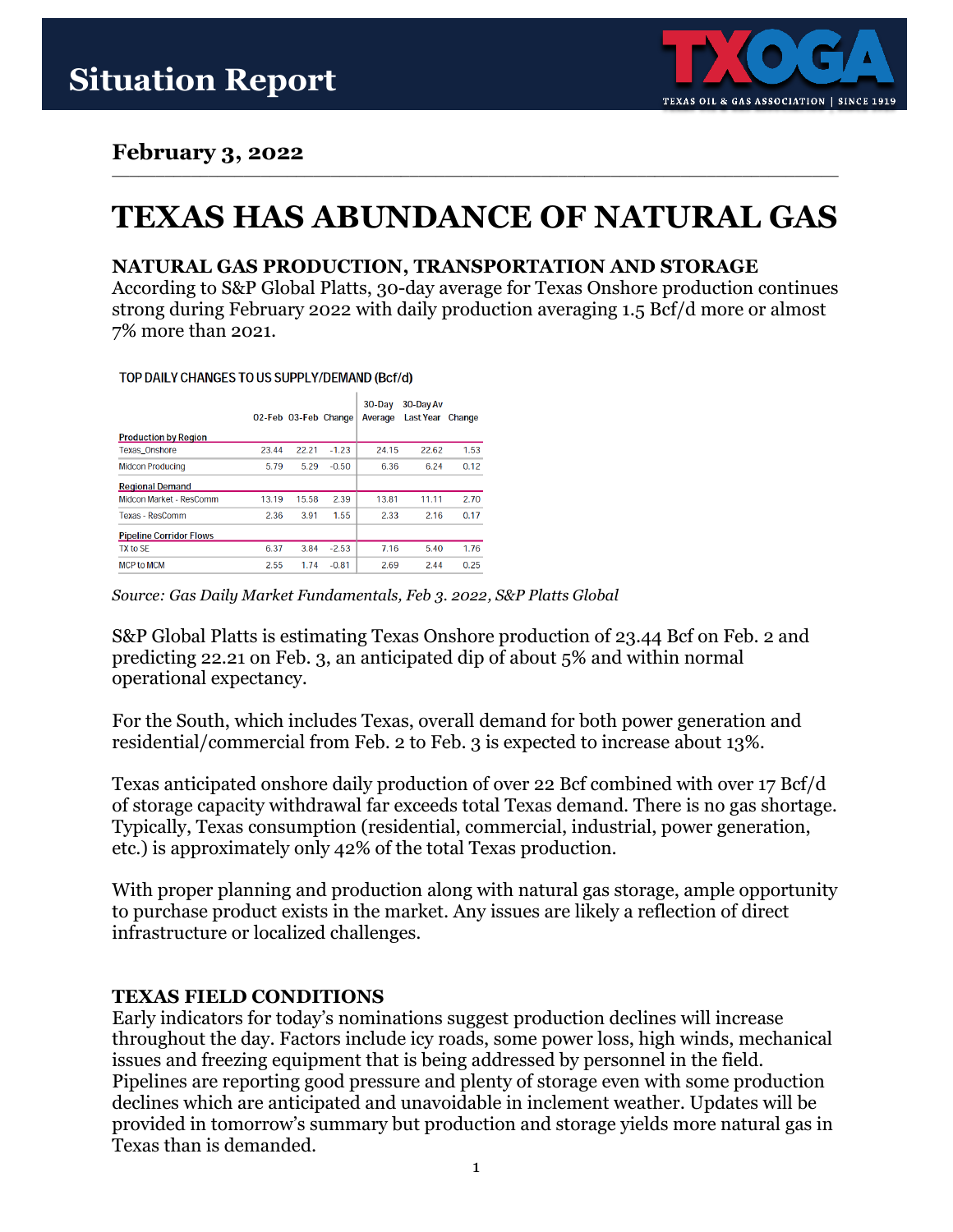

#### **February 3, 2022 \_\_\_\_\_\_\_\_\_\_\_\_\_\_\_\_\_\_\_\_\_\_\_\_\_\_\_\_\_\_\_\_\_\_\_\_\_\_\_\_\_\_\_\_\_\_\_\_\_\_\_\_\_\_\_\_\_\_\_\_\_\_\_\_\_\_\_\_\_\_\_\_\_\_\_\_\_\_\_\_\_\_\_**

Some early reports of transportation problems and getting service trucks to sites due to icy road conditions could have impact if prolonged.

# **TEXAS POWER STATUS**

ERCOT reports operations normal as of 2/3/22 5:20am. It is anticipated that peak demand will occur on Friday at 8:00am.



*Source: ERCOT 2/3/22 5:20 am*

Power Outages: Texas Division of Emergency Management anticipate weather events "will likely cause localized power outages across Texas, as ice accumulates and causes trees to fall/hang on power lines."

The PUC encourages Texans who experience a localized outage to contact their utility provider.

# **WINTERIZATION IN THE FIELD**

Onsite, seasonal weatherization techniques include methanol injection, temperature activated pumps, steamer units, equipment shelters, and insulated critical lines and valves.

Additional pre-storm and offsite measures include:

- Secure shelter/housing and pre-positioning personnel to be closer to assets for access
- Adjust employee schedules to ensure planning and preparations in place
- Have extra methanol and other supplies on trucks
- Preparing and draining tanks to increase on-site storage and provide a temporary buffer for necessary third party movement of product
- Pre-inspection of assets prior to weather event
- "Line-packing" to maximize product and pressurization in pipelines
- Communication with third party vendors to prepare for inclement weather contingencies
- Identification of the most critical assets to help maintain power from electric utilities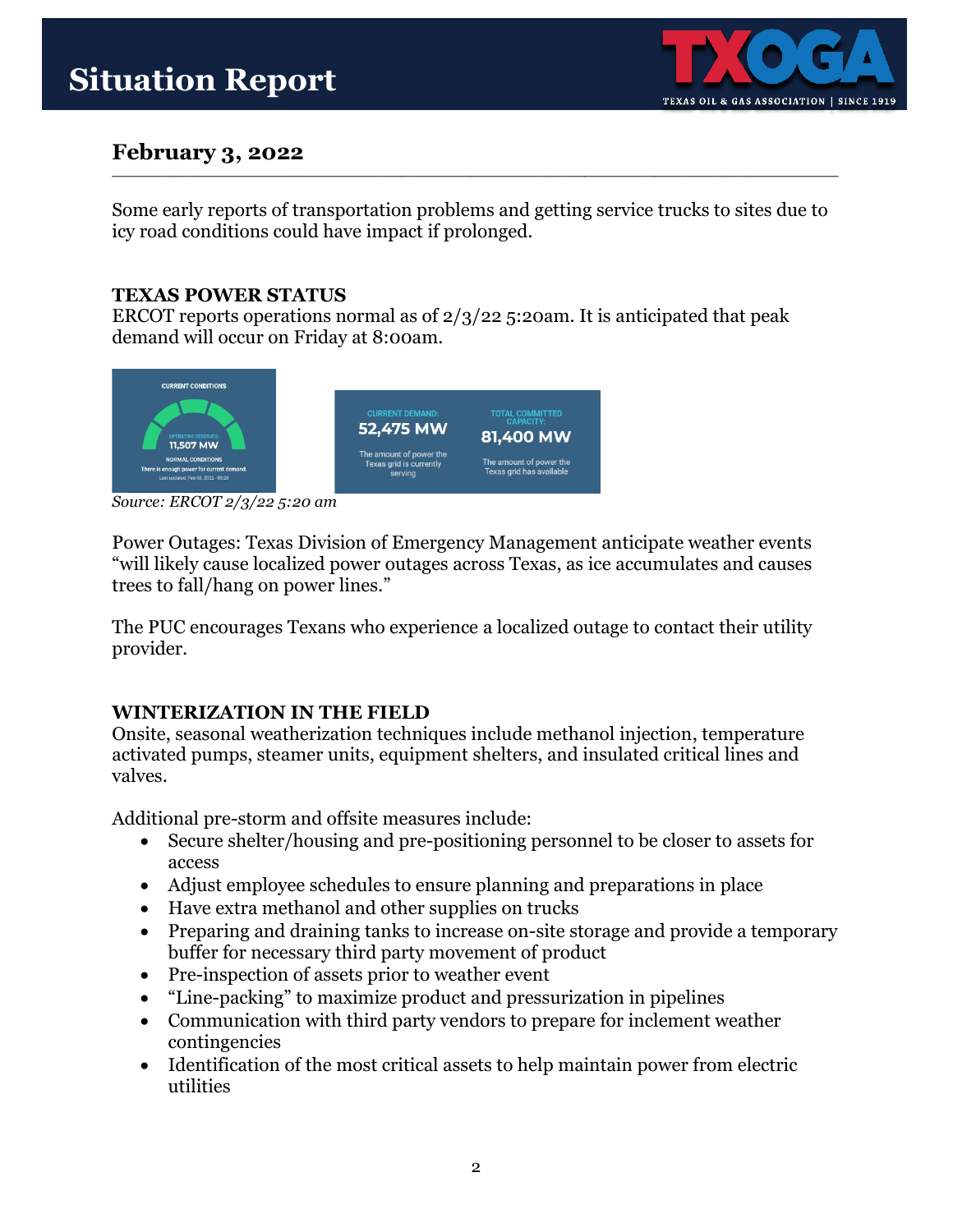# **Situation Report**



#### **February 3, 2022 \_\_\_\_\_\_\_\_\_\_\_\_\_\_\_\_\_\_\_\_\_\_\_\_\_\_\_\_\_\_\_\_\_\_\_\_\_\_\_\_\_\_\_\_\_\_\_\_\_\_\_\_\_\_\_\_\_\_\_\_\_\_\_\_\_\_\_\_\_\_\_\_\_\_\_\_\_\_\_\_\_\_\_**

## **IMPACT OF WEATHER ON FIELD OPERATIONS**

Personnel safety and ensuring safe operations are the first priorities of operators. Many elements can impact continued field operations outside of the operator's control.

- Transportation the accumulation of precipitation can impact operators' ability to access remote well sites to check on operations and make any needed adjustments
- Third party contractor disruptions
- Lightning strikes
- Loss of power
- Telecommunication loss



## **RRC COMMUNICATIONS**

[Notice to operators](https://rrc.texas.gov/media/zwip0wnb/2022_nto_cid_winter-weather_2-1-2022.pdf) to delay any maintenance that may interrupt service, as safety permits, scheduled for this week.

# **INDUSTRY ACTIONS**

[Read here how the Texas oil and natural gas industry prepares for winter weather events](https://www.txoga.org/texas-oil-and-natural-gas-industry-outlines-winter-weather-preparedness/)

# **WEATHER STATUS AND TRAVEL IMPACTS**

- Winter storm to impact much of the State of Texas (north of I-10) Wednesday into Thursday and Friday with lingering impacts into the weekend.
- Difficult travel is expected for many areas and power outages are likely for some areas due to ice accumulations on electrical lines and gusty winds.
- Prolonged cold temperatures with many areas remaining below freezing until Saturday afternoon.
- Widespread life-threatening wind chills Thursday/Friday/Saturday mornings.
- Winter storm warning in effect for much of North, Central, and West Texas Wednesday into Thursday and Friday. Winter weather advisory in affect for the Panhandle and Southeast Texas.

*Source: State of Texas, TDEM*